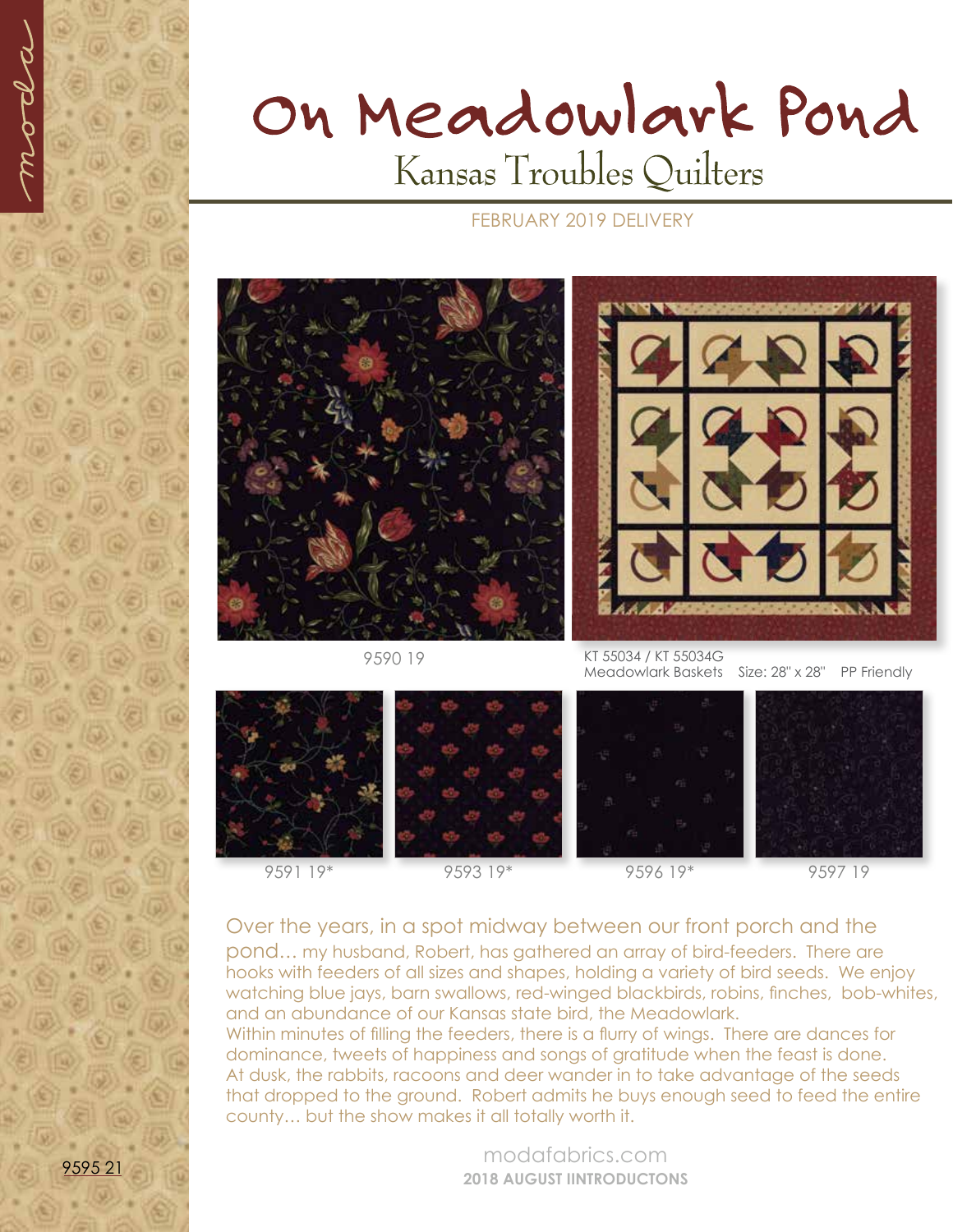## **On Meadowlark Pond** *Kansas Troubles* February Delivery





9592 13\* 9594 13 9590 13\* 9593 13 9597 13\*